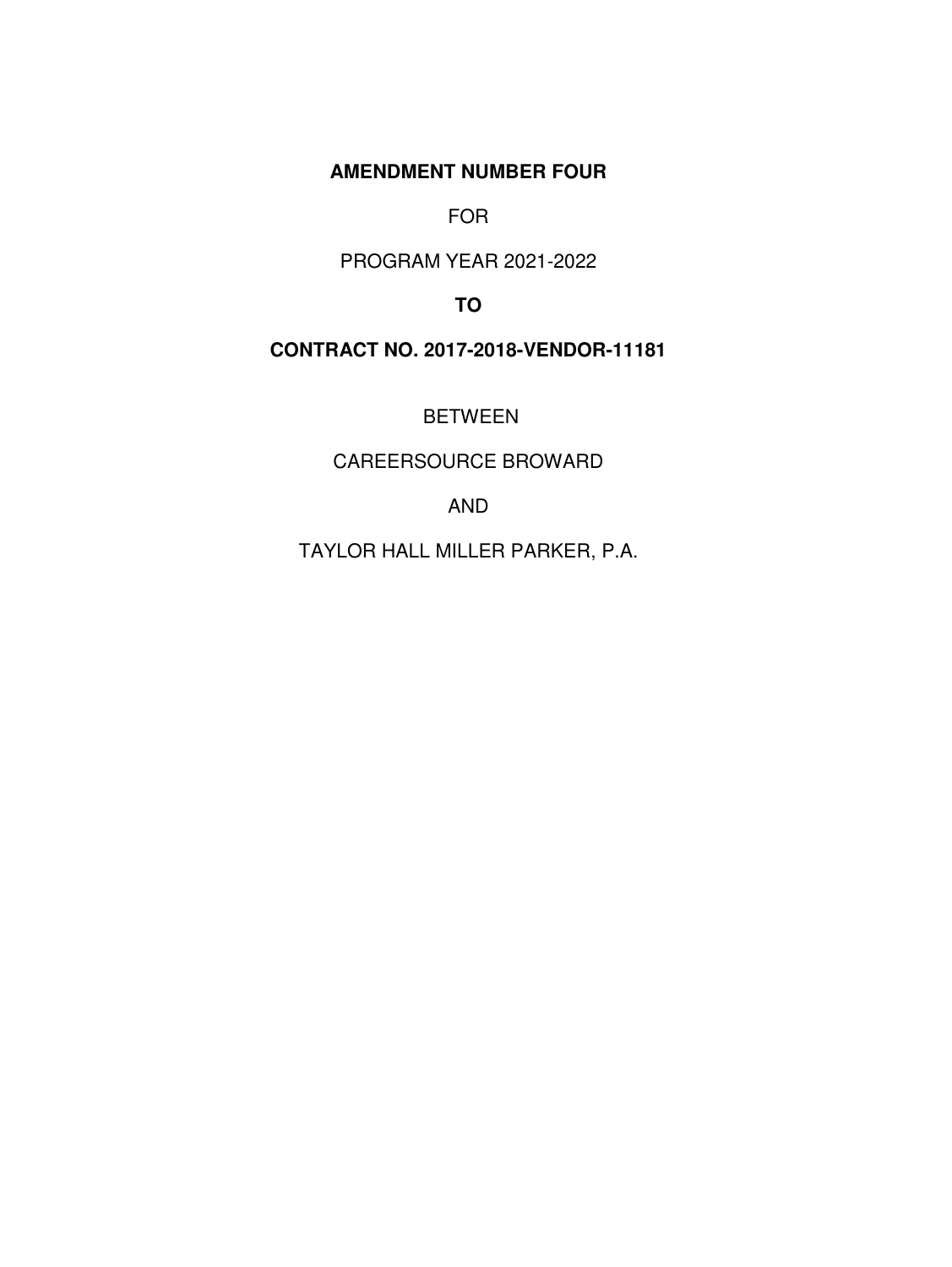### **AMENDMENT NUMBER FOUR**

# FOR

## PROGRAM YEAR 2021-2022

### **TO**

### **CONTRACT NO. 2017-2018-VENDOR-11181**

 This is Amendment Number Four (4) to the Monitoring Agreement entered into the 19<sup>th</sup> day of January 2018 by and between, CAREERSOURCE BROWARD, (CSBD), the administrative entity for the Broward Workforce Development Board (BWBD), Inc., a not-for-profit corporation organized under the laws of the State of Florida and for the CareerSource Broward Council of Elected Officials and TAYLOR HALL MILLER PARKER, P.A., hereinafter referred to as "Contractor,".

WITNESSETH THAT:

 WHEREAS, CSBD has entered into an agreement with the Governor of the State of Florida for grants for the execution and implementation of programs for economically disadvantaged individuals, adults and dislocated workers; AND

WHEREAS, CSBD has entered into an Agreement with Contractor to provide for program monitoring of CareerSource Broward and its service providers; AND

 WHEREAS, the Agreement is scheduled to expire on September 30, 2021; AND

 WHEREAS, an extension of the Agreement and funds to support the renewal period through September 30 2022 were approved by the Broward Workforce Development Board and the CareerSource Broward Council of Elected Officials at their July 22, 2021 and August 6, 2021 respective meetings;

NOW THEREFORE, in consideration of the premises and the mutual covenants and obligations herein contained, and subject to the terms and conditions hereinafter stated, the parties hereto agree to amend Contractor's Monitoring Agreement as follows:

1. References in the Agreement to the year 2018 shall now be amended to read 2021 and references to the year 2021 shall now read 2022. Paragraphs may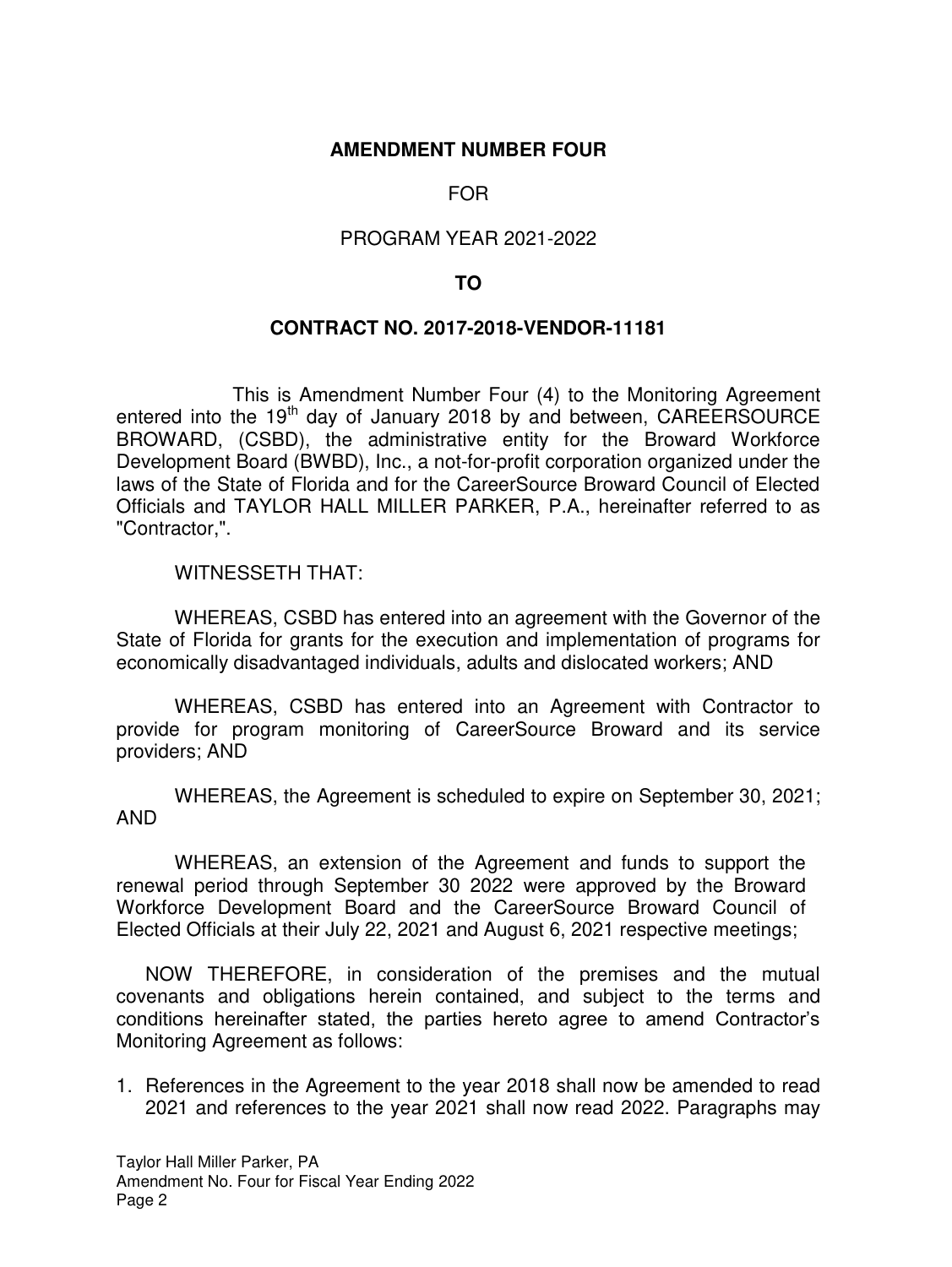be renumbered where no other change is made to the language without any special demarcation.

- 2. Term, Paragraph C. 1, is amended to extend the Contract until September 30, 2022. The term of this Amendment shall begin on October 1, 2021 and shall end on September 30, 2022. This is the final extension under this Contract.
- 3. Compensation, Paragraph B. 1, is amended to read as follows:
	- a. Contractor shall be paid Twenty-eight Thousand Dollars (\$28,000.00) for each of three (3) distinct program monitoring visits between the dates of October 1, 2021 and September 30, 2022 for a total amount of \$84,000.00.
	- b. Each payment shall be divided into two (2) equal payments of Fourteen Thousand (\$14,000.00). The first payment of Fourteen Thousand Dollars (\$14,000.00) shall be paid to Contractor upon the completion of their fieldwork and submission of any substantiating documentation related to any findings reported for the visit. The second payment shall be made upon submission of the final report.
	- c. For monitoring conducted remotely the fees for each program monitoring shall be reduced by \$2,000 by adjusting each of the two payments by \$1,000 each.
- 4. Monitoring, Paragraph D. 1, is amended to read as follows:
	- 1. The monitoring schedule for the period covered by this amendment shall be as follows:

**Visit #1 – week of November 15, 2021 Visit #2 – week of March 28, 2022 Visit #3 – week of July 25, 2022** 

Reports shall be due within thirty (30) days following the site visit. The dates of the visits may be modified to meet the convenience of the parties.

- 5. Governing Laws, Sub-paragraph 3. c. is amended to include the following:
	- 3. c. E-Verify

Contractor agrees to comply with Florida Statutes 448.095 and shall:

- a. Use the E-Verify system to verify the work authorization status of all newly hired employees, contractors and subcontractors,
- b. Not employ, contract with, or subcontract with an unauthorized alien,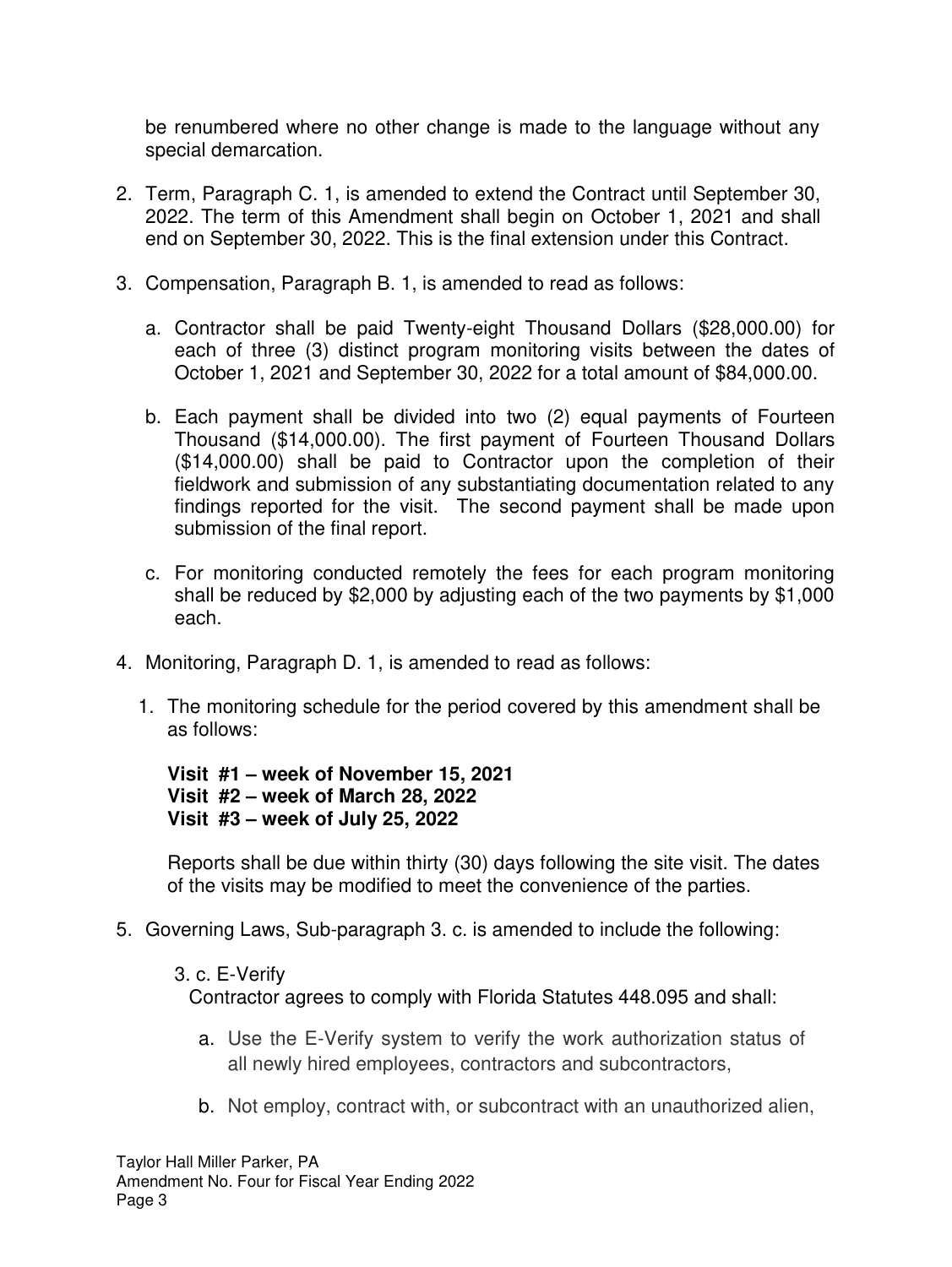- c. Obtain affidavits from its applicable subcontractors swearing and affirming that such subcontractor does not employ, contract with, or subcontract with an unauthorized alien, and shall maintain a copy of any such subcontractor affidavits.
- 6. All provisions of the Agreement entered into on January 19, 2018, which are not in conflict with this Amendment, shall continue to be enforced in accordance with the terms and conditions therein.
- 7. This Amendment and all its attachments are made a part of said Agreement. The effective date of this Amendment shall be the date on which it has been signed by all parties.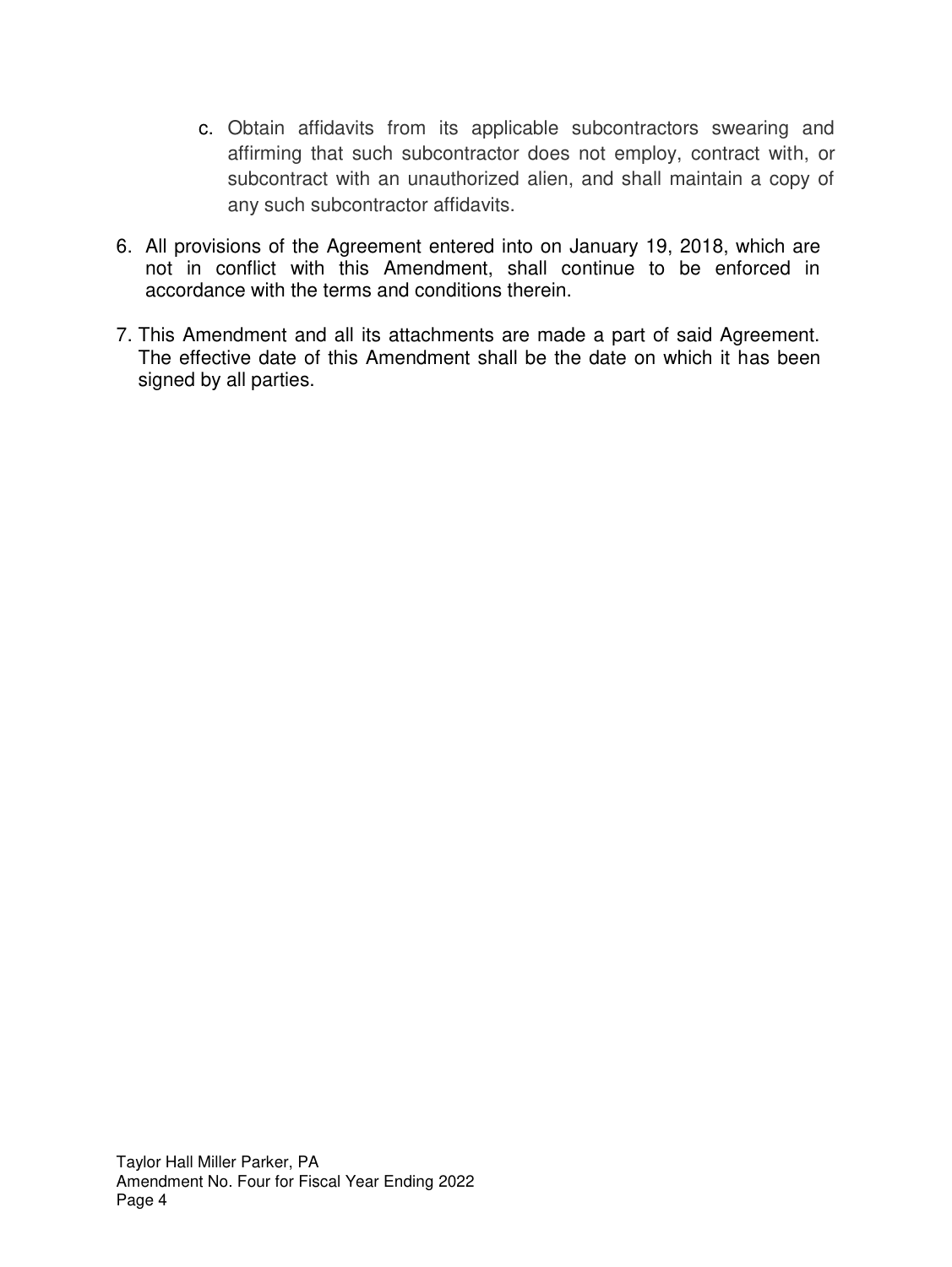# EXECUTION PAGE

IN WITNESS THEREOF, the parties hereto have made and executed this document on the respective dates under each signature:

TAYLOR HALL MILLER PARKER, P.A. by and through its Partner, and CAREERSOURCE BROWARD signing by and through its President/CEO in accordance with the authority vested in her by the Broward Workforce Development Board and the CareerSource Broward Council of Elected Officials at their July 22, 2021 and August 6, 2021 respective meetings.

## AS TO TAYLOR HALL MILLER PARKER, P.A.:

## WITNESSED BY:

| Terry Miller                | L.S. | BY: Datton Hall                               |
|-----------------------------|------|-----------------------------------------------|
| Jason B Parker              | L.S. | (Signature)<br><b>PRINT NAME: DALTON HALL</b> |
|                             |      | <b>TITLE: Partner</b>                         |
|                             |      | DATE: 09/06/2021                              |
| AS TO CAREERSOURCE BROWARD: |      |                                               |
| <b>WITNESSED BY:</b>        |      |                                               |
| amy Winer                   | L.S. | BY: Carol Hytton                              |
| Moya Brathwaite             | L.S. | (Signature)<br>PRINT NAME: CAROL HYLTON       |
|                             |      | <b>TITLE: President/CEO</b>                   |
|                             |      | DATE: 09/08/2021                              |
|                             |      |                                               |

Approved as to form by the CareerSource Broward Rochelle J. Daniels, General Counsel 2890 West Cypress Creek Road Fort Lauderdale, FL 33309

BY: Rochelle Daniels

 Rochelle J. Daniels General Counsel

Taylor Hall Miller Parker, PA Amendment No. Four for Fiscal Year Ending 2022 Page 5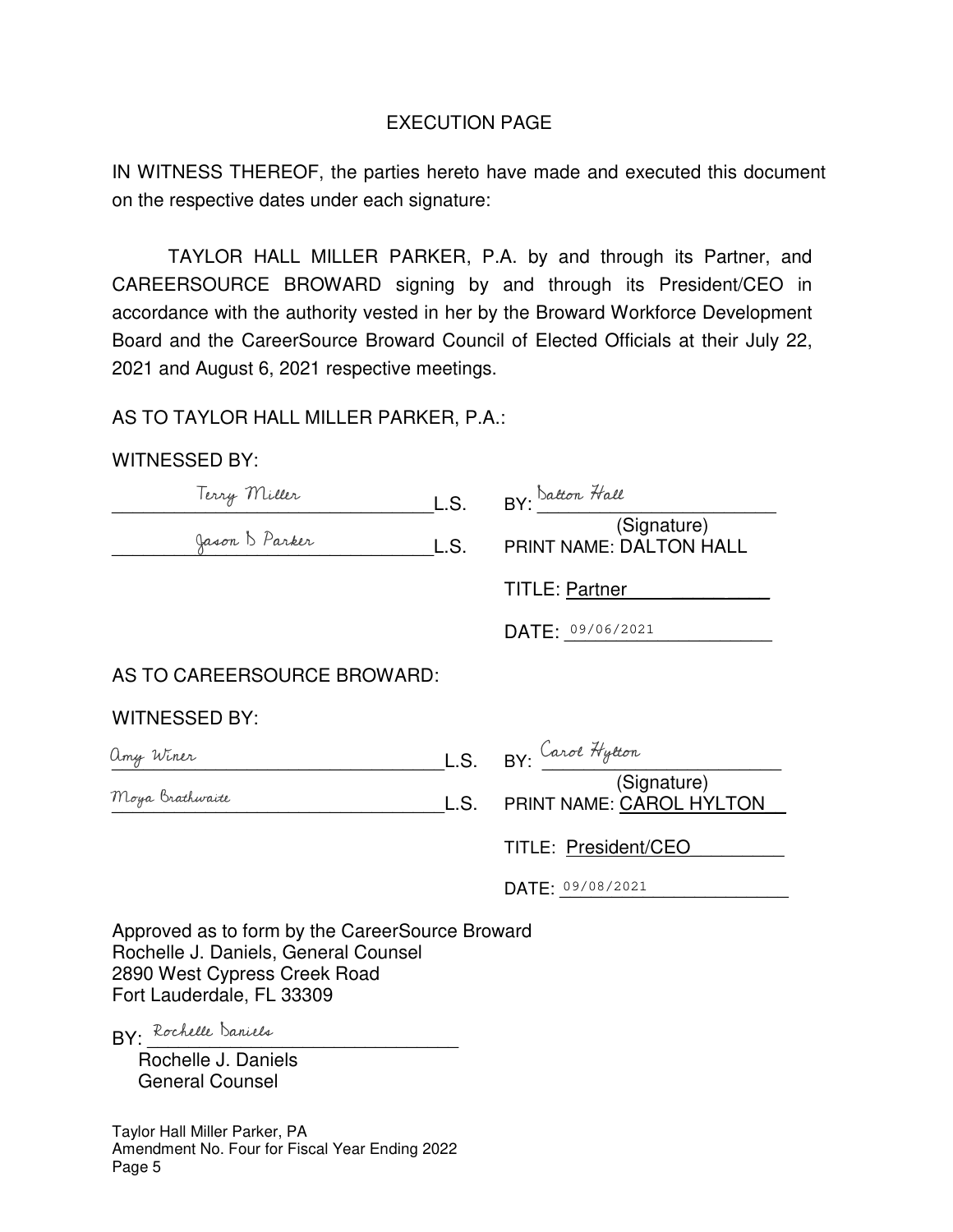RightSignature citrix

# **SIGNATURE CERTIFICATE**



### **R E F E R E N C E N U M B E R**

B3ECA363-F8DA-4D57-85EB-BB859A2E196E

#### **TRANSACTION DETAILS** DOCUMENT DETAILS

**Reference Number** B3ECA363-F8DA-4D57-85EB-BB859A2E196E

**Transaction Type** Signature Request

**Sent At** 09/03/2021 15:33 EDT

**Executed At** 09/08/2021 09:17 EDT

**Identity Method** email

**Distribution Method** email

#### **Signed Checksum**

c800f28599e22106f4871daeba32ca13d5784172815babf1b6f151001967f0d0

**Signer Sequencing** Enabled **Document Passcode** Disabled

# **S I G N E R S**

**Name** Jason Parker **Email** jparker@thmp-cpa.com **Signer Sequence** 2 **Components** 1

#### Rd-Py 21-22-Thmp Pa Amendment Four To Agreement No 2017-2018-Vendor-11181

**Document Name**

**Filename** rd-py\_21-22-thmp\_pa\_amendment\_four\_to\_agreement\_no\_2017-2018-vendor-11181.pdf **Pages**

# 5 pages

**Content Type** application/pdf

### **File Size**

150 KB

**Original Checksum**

7dc7f5882dcb27f760153d012afa8080dd583fa347099b92648082b48856ae1a

**Status** signed **Multi-factor Digital Fingerprint Checksum** 36c682b7fa44248354f99df08fc4e6f90c377238ae99dcf6d091b37ac687ea80

**IP Address** 45.18.15.123

**Device** Chrome via Windows **Typed Signature**

Jason B Parker

**Signature Reference ID** 9B861651

#### **SIGNER E-SIGNATURE EVENTS**

**Viewed At** 09/08/2021 09:16 EDT

**Identity Authenticated At** 09/08/2021 09:17 EDT **Signed At** 09/08/2021 09:17 EDT

**Name** Terry L. Miller **Email**

tmiller@thmp-cpa.com **Signer Sequence** 1

**Components** 1

signed **Multi-factor Digital Fingerprint Checksum** 8f707ef331bf21326a57b9014d27b43cbaf5f834562c7d542fe61b65fbc05f99

**IP Address** 72.189.99.144

**Status**

**Device** Chrome via Windows

**Typed Signature**

Terry Miller

**Signature Reference ID** 14C4BCA6

**Viewed At** 09/08/2021 09:14 EDT

**Identity Authenticated At** 09/08/2021 09:16 EDT

**Signed At** 09/08/2021 09:16 EDT

**Name** Dalton Hall **Email**

**Status** signed **Multi-factor Digital Fingerprint Checksum**

**Viewed At** 09/06/2021 09:51 EDT **Identity Authenticated At**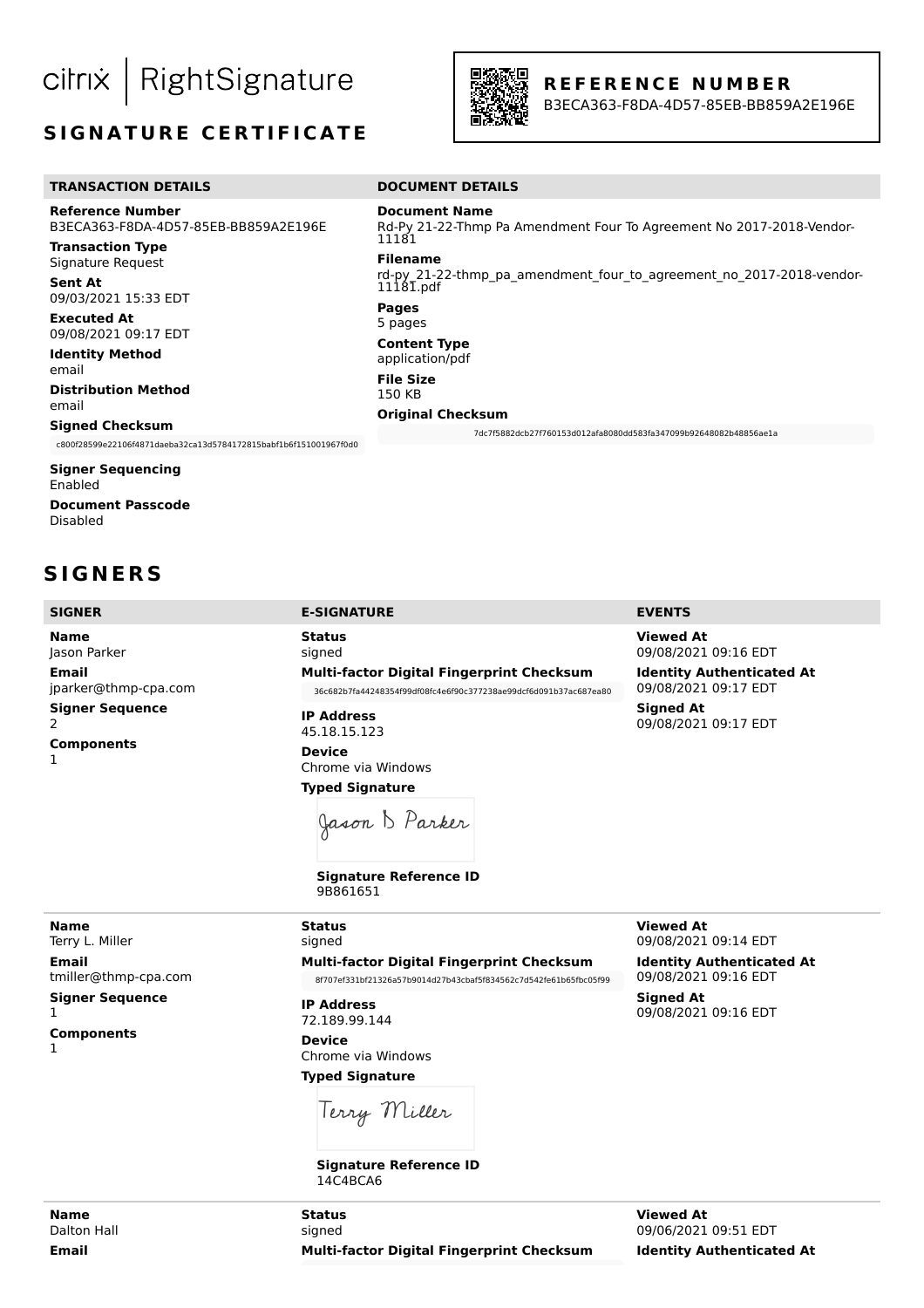dhall@thmp-cpa.com **Signer Sequence** 0 **Components** 2

73db70ba62c78fac2b96709b901690fe789e79b24474a134f3e142a9a46a6ec9

**IP Address** 69.194.4.11 **Device** Chrome via Windows **Typed Signature**

09/06/2021 09:54 EDT **Signed At** 09/06/2021 09:54 EDT

Datton Hall

**Signature Reference ID** 6B13088B

# **A U D I T S**

| <b>TIMESTAMP</b>     | <b>AUDIT</b>                                                                                                                                                                                          |
|----------------------|-------------------------------------------------------------------------------------------------------------------------------------------------------------------------------------------------------|
| 09/03/2021 15:33 EDT | Moya Brathwaite (mbrathwaite@careersourcebroward.com) created document 'rd-py 21-22-<br>thmp pa amendment four to agreement no 2017-2018-vendor-11181.pdf' on Chrome via<br>Windows from 67.23.70.69. |
| 09/03/2021 15:33 EDT | Dalton Hall (dhall@thmp-cpa.com) was emailed a link to sign.                                                                                                                                          |
| 09/06/2021 09:51 EDT | Dalton Hall (dhall@thmp-cpa.com) viewed the document on Chrome via Windows from<br>69.194.4.11.                                                                                                       |
| 09/06/2021 09:54 EDT | Dalton Hall (dhall@thmp-cpa.com) authenticated via email on Chrome via Windows from<br>69.194.4.11.                                                                                                   |
| 09/06/2021 09:54 EDT | Dalton Hall (dhall@thmp-cpa.com) signed the document on Chrome via Windows from<br>69.194.4.11.                                                                                                       |
| 09/06/2021 09:54 EDT | Terry L. Miller (tmiller@thmp-cpa.com) was emailed a link to sign.                                                                                                                                    |
| 09/08/2021 09:14 EDT | Terry L. Miller (tmiller@thmp-cpa.com) viewed the document on Chrome via Windows from<br>72.189.99.144.                                                                                               |
| 09/08/2021 09:16 EDT | Terry L. Miller (tmiller@thmp-cpa.com) authenticated via email on Chrome via Windows from<br>72.189.99.144.                                                                                           |
| 09/08/2021 09:16 EDT | Terry L. Miller (tmiller@thmp-cpa.com) signed the document on Chrome via Windows from<br>72.189.99.144.                                                                                               |
| 09/08/2021 09:16 EDT | Jason Parker (jparker@thmp-cpa.com) was emailed a link to sign.                                                                                                                                       |
| 09/08/2021 09:16 EDT | Jason Parker (jparker@thmp-cpa.com) viewed the document on Chrome via Windows from<br>45.18.15.123.                                                                                                   |
| 09/08/2021 09:17 EDT | Jason Parker (jparker@thmp-cpa.com) authenticated via email on Chrome via Windows from<br>45.18.15.123.                                                                                               |
| 09/08/2021 09:17 EDT | Jason Parker (jparker@thmp-cpa.com) signed the document on Chrome via Windows from<br>45.18.15.123.                                                                                                   |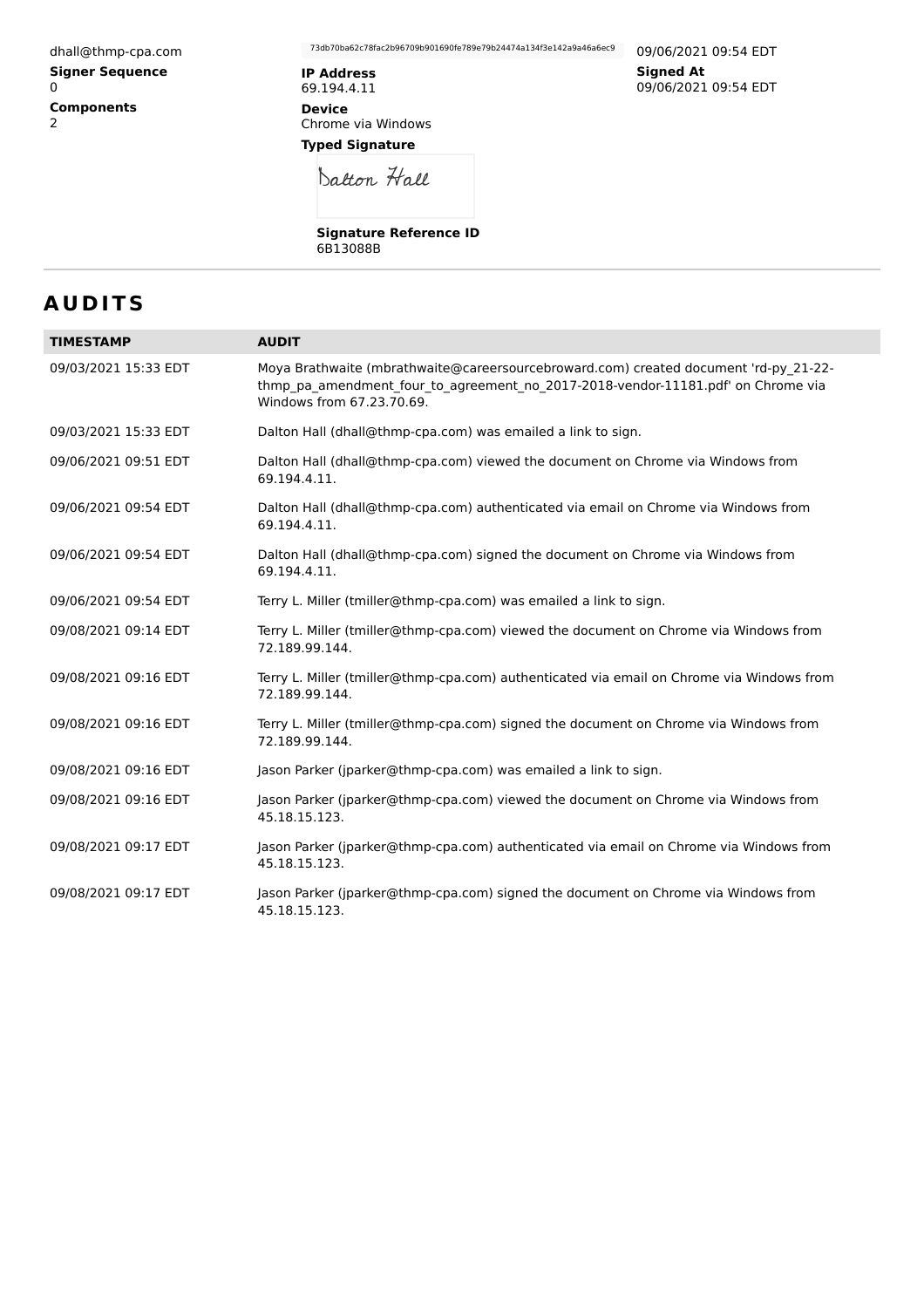RightSignature citrix

# **SIGNATURE CERTIFICATE**



**Document Name**

2018-Vendor-11181

**Original Checksum**

partially\_executed-py\_21-22-

**Filename**

**Pages** 7 pages **Content Type** application/pdf **File Size** 179 KB

### **R E F E R E N C E N U M B E R**

Partially Executed-Py 21-22-Thmp Pa Amendment Four To Agreement No 2017-

thmp\_pa\_amendment\_four\_to\_agreement\_no\_2017-2018-vendor-11181.pdf

d7a283a2c53caa67bf291dac070194b27e9a0ea78e1ac9f4ac18c2cd9ff76e80

C7B80DD7-286F-4ABD-BBD8-30D99BA147FF

#### **TRANSACTION DETAILS** DOCUMENT DETAILS

**Reference Number** C7B80DD7-286F-4ABD-BBD8-30D99BA147FF

**Transaction Type** Signature Request

**Sent At** 09/08/2021 10:14 EDT

**Executed At** 09/08/2021 13:07 EDT

**Identity Method** email

**Distribution Method** email

#### **Signed Checksum**

38554cb48b62c8b08221ce3cb66ec8a95168fb26397d2cfc2e9bd66ed0c4a38f

**Signer Sequencing** Enabled **Document Passcode** Disabled

**S I G N E R S**

### **SIGNER E-SIGNATURE EVENTS**

**Status** signed

**Name** Moya Brathwaite **Email** mbrathwaite@careersourcebroward.com **Signer Sequence** 2 **Components** 1

**Multi-factor Digital Fingerprint Checksum** d3e12e33353b3cd9d58fda3890f8a5498e642950b874d5dcc9dd407b4351327a **IP Address**

67.23.70.69 **Device** Internet Explorer via Windows **Typed Signature**

**Viewed At**

**Signed At** 

09/08/2021 13:04 EDT **Identity Authenticated At** 09/08/2021 13:04 EDT

09/08/2021 13:04 EDT

**Viewed At** 09/08/2021 13:06 EDT

**Identity Authenticated At** 09/08/2021 13:07 EDT

**Signed At** 09/08/2021 13:07 EDT

Moya Brathwaite

**Signature Reference ID** 92004F8D

**Name** Amy Winer **Email** awiner@careersourcebroward.com **Signer Sequence** 1

**Components**

1

signed **Multi-factor Digital Fingerprint Checksum** 0467cd006f6734b72415886f23ac22b0efcdee3deecb1014102710554ff5d1dd

**IP Address** 67.23.70.69

**Status**

**Device** Chrome via Windows **Typed Signature**

amy Winer

**Signature Reference ID** F8198877

**Viewed At** 09/08/2021 12:30 EDT **Identity Authenticated At**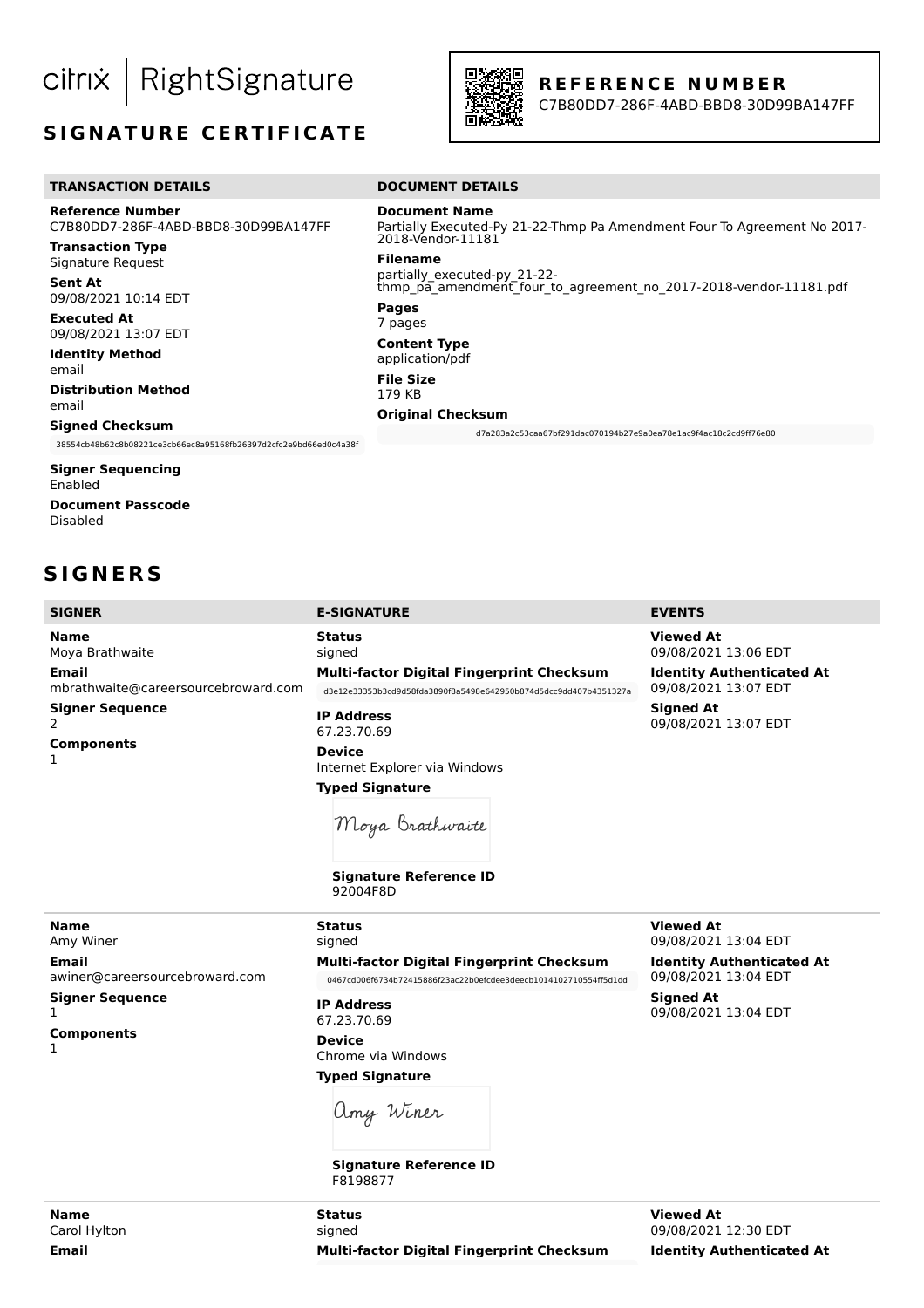chylton@careersourcebroward.com

**Signer Sequence** 0 **Components** 2

743f87d0dbe34a2ee8f7f79f84c4947e6b5867f9ba5d1f5aca7cae9e1f623b34

**IP Address** 67.23.70.69 **Device**

Chrome via Windows **Typed Signature**

Carol Hytton

**Signature Reference ID** 03D0B9E5

09/08/2021 12:30 EDT **Signed At** 09/08/2021 12:30 EDT

# **A U D I T S**

| <b>TIMESTAMP</b>     | <b>AUDIT</b>                                                                                                                                                                                                          |
|----------------------|-----------------------------------------------------------------------------------------------------------------------------------------------------------------------------------------------------------------------|
| 09/08/2021 10:14 EDT | Moya Brathwaite (mbrathwaite@careersourcebroward.com) created document 'partially executed-<br>py 21-22-thmp pa amendment four to agreement no 2017-2018-vendor-11181.pdf' on Chrome<br>via Windows from 67.23.70.69. |
| 09/08/2021 10:14 EDT | Carol Hylton (chylton@careersourcebroward.com) was emailed a link to sign.                                                                                                                                            |
| 09/08/2021 12:30 EDT | Carol Hylton (chylton@careersourcebroward.com) viewed the document on Chrome via Windows<br>from 67.23.70.69.                                                                                                         |
| 09/08/2021 12:30 EDT | Carol Hylton (chylton@careersourcebroward.com) viewed the document on Chrome via Windows<br>from 67.23.70.69.                                                                                                         |
| 09/08/2021 12:30 EDT | Carol Hylton (chylton@careersourcebroward.com) authenticated via email on Chrome via Windows<br>from 67.23.70.69.                                                                                                     |
| 09/08/2021 12:30 EDT | Carol Hylton (chylton@careersourcebroward.com) signed the document on Chrome via Windows<br>from 67.23.70.69.                                                                                                         |
| 09/08/2021 12:30 EDT | Amy Winer (awiner@careersourcebroward.com) was emailed a link to sign.                                                                                                                                                |
| 09/08/2021 13:04 EDT | Amy Winer (awiner@careersourcebroward.com) viewed the document on Chrome via Windows<br>from 67.23.70.69.                                                                                                             |
| 09/08/2021 13:04 EDT | Amy Winer (awiner@careersourcebroward.com) authenticated via email on Chrome via Windows<br>from 67.23.70.69.                                                                                                         |
| 09/08/2021 13:04 EDT | Amy Winer (awiner@careersourcebroward.com) signed the document on Chrome via Windows<br>from 67.23.70.69.                                                                                                             |
| 09/08/2021 13:04 EDT | Moya Brathwaite (mbrathwaite@careersourcebroward.com) was emailed a link to sign.                                                                                                                                     |
| 09/08/2021 13:06 EDT | Moya Brathwaite (mbrathwaite@careersourcebroward.com) viewed the document on Internet<br>Explorer via Windows from 67.23.70.69.                                                                                       |
| 09/08/2021 13:07 EDT | Moya Brathwaite (mbrathwaite@careersourcebroward.com) authenticated via email on Internet<br>Explorer via Windows from 67.23.70.69.                                                                                   |
| 09/08/2021 13:07 EDT | Moya Brathwaite (mbrathwaite@careersourcebroward.com) signed the document on Internet<br>Explorer via Windows from 67.23.70.69.                                                                                       |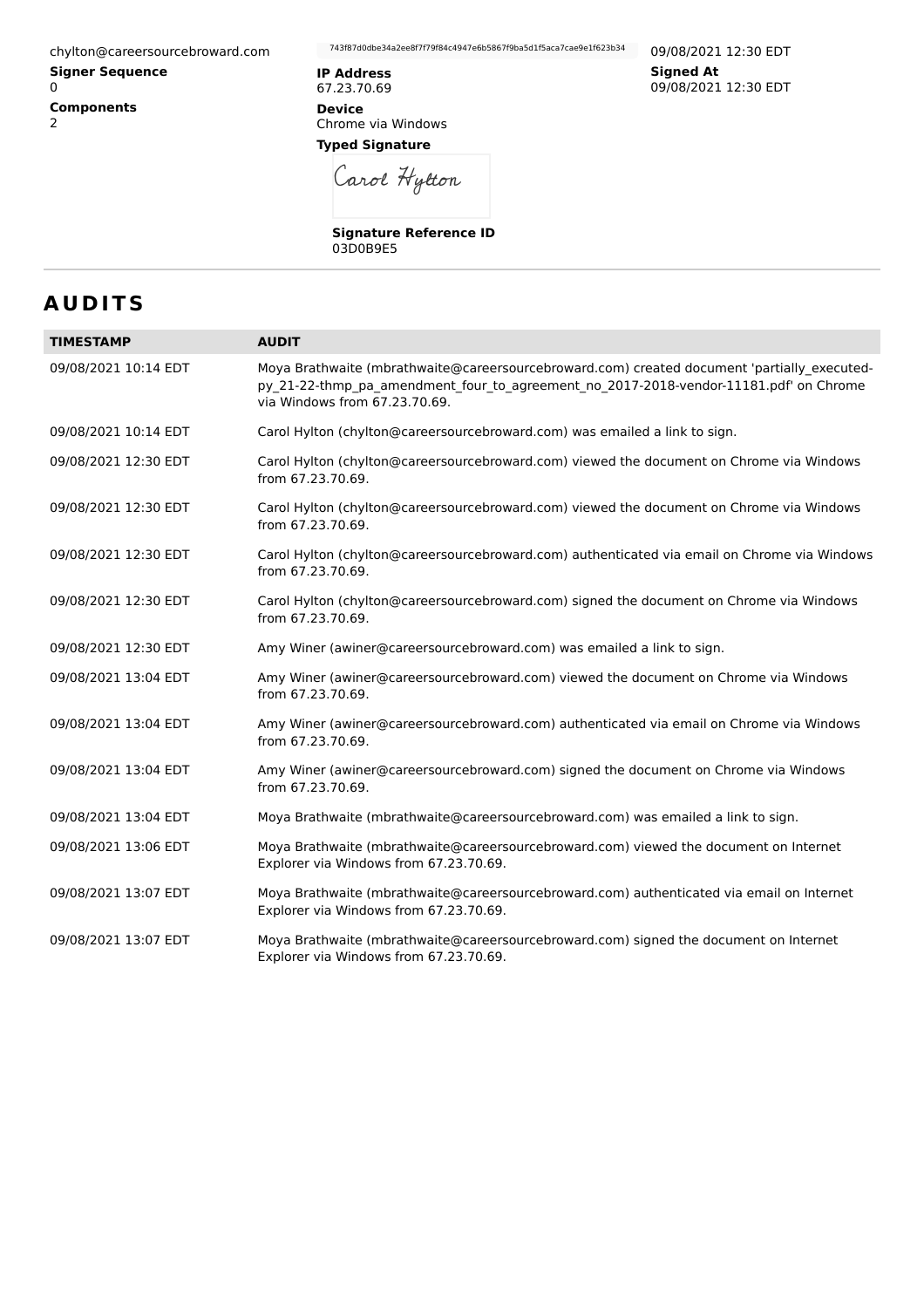RightSignature citrix

# **SIGNATURE CERTIFICATE**



**Document Name**

vendor-11181.pdf

**Original Checksum**

Vendor-11181 **Filename**

**Pages** 9 pages **Content Type** application/pdf **File Size** 283 KB

**R E F E R E N C E N U M B E R**

Executed-Py 21-22-Thmp Pa Amendment Four To Agreement No 2017-2018-

executed-py 21-22-thmp\_pa\_amendment\_four\_to\_agreement\_no\_2017-2018-

bbcb315f8d433de634cebcdcdc77390a060030b37f327294f9fcc6953c2dd0dd

EC634206-FA3E-4E5D-BAB9-0F3B69F6F20C

#### **TRANSACTION DETAILS DOCUMENT DETAILS**

**Reference Number** EC634206-FA3E-4E5D-BAB9-0F3B69F6F20C

**Transaction Type** Signature Request

**Sent At** 09/08/2021 13:16 EDT

**Executed At** 09/09/2021 10:00 EDT

**Identity Method** email **Distribution Method**

email

#### **Signed Checksum**

49be0bd0be6ef072e874589bb7ec4a445d89d602d05aa799da50489aaf24910e

**Signer Sequencing** Disabled **Document Passcode**

Disabled

# **S I G N E R S**

## **SIGNER E-SIGNATURE EVENTS**

**Status**

**Name** Rochelle Daniels **Email** rdaniels@careersourcebroward.com **Components** 1

signed **Multi-factor Digital Fingerprint Checksum** 886132a27d4bfe66c18d430b8233051bed43fad9fccb726b848113c9f213b6d0

**IP Address** 67.23.70.69 **Device**

Chrome via Windows **Typed Signature**

Rochelle Daniels

**Signature Reference ID** 558EA373

**Viewed At** 09/09/2021 09:59 EDT

**Identity Authenticated At** 09/09/2021 10:00 EDT **Signed At** 09/09/2021 10:00 EDT

# **A U D I T S**

| <b>TIMESTAMP</b>     | <b>AUDIT</b>                                                                                                                                                                                                |
|----------------------|-------------------------------------------------------------------------------------------------------------------------------------------------------------------------------------------------------------|
| 09/08/2021 13:16 EDT | Moya Brathwaite (mbrathwaite@careersourcebroward.com) created document 'executed-py 21-<br>22-thmp_pa_amendment_four_to_agreement_no_2017-2018-vendor-11181.pdf' on Chrome via<br>Windows from 67.23.70.69. |
| 09/08/2021 13:16 EDT | Rochelle Daniels (rdaniels@careersourcebroward.com) was emailed a link to sign.                                                                                                                             |
| 09/09/2021 09:59 EDT | Rochelle Daniels (rdaniels@careersourcebroward.com) viewed the document on Chrome via<br>Windows from 67.23.70.69.                                                                                          |
| 09/09/2021 09:59 EDT | Rochelle Daniels (rdaniels@careersourcebroward.com) viewed the document on Chrome via<br>Windows from 67.23.70.69.                                                                                          |
| 09/09/2021 09:59 EDT | Rochelle Daniels (rdaniels@careersourcebroward.com) viewed the document on Chrome via<br>Windows from 67.23.70.69.                                                                                          |
| 09/09/2021 10:00 EDT | Rochelle Daniels (rdaniels@careersourcebroward.com) authenticated via email on Chrome via                                                                                                                   |